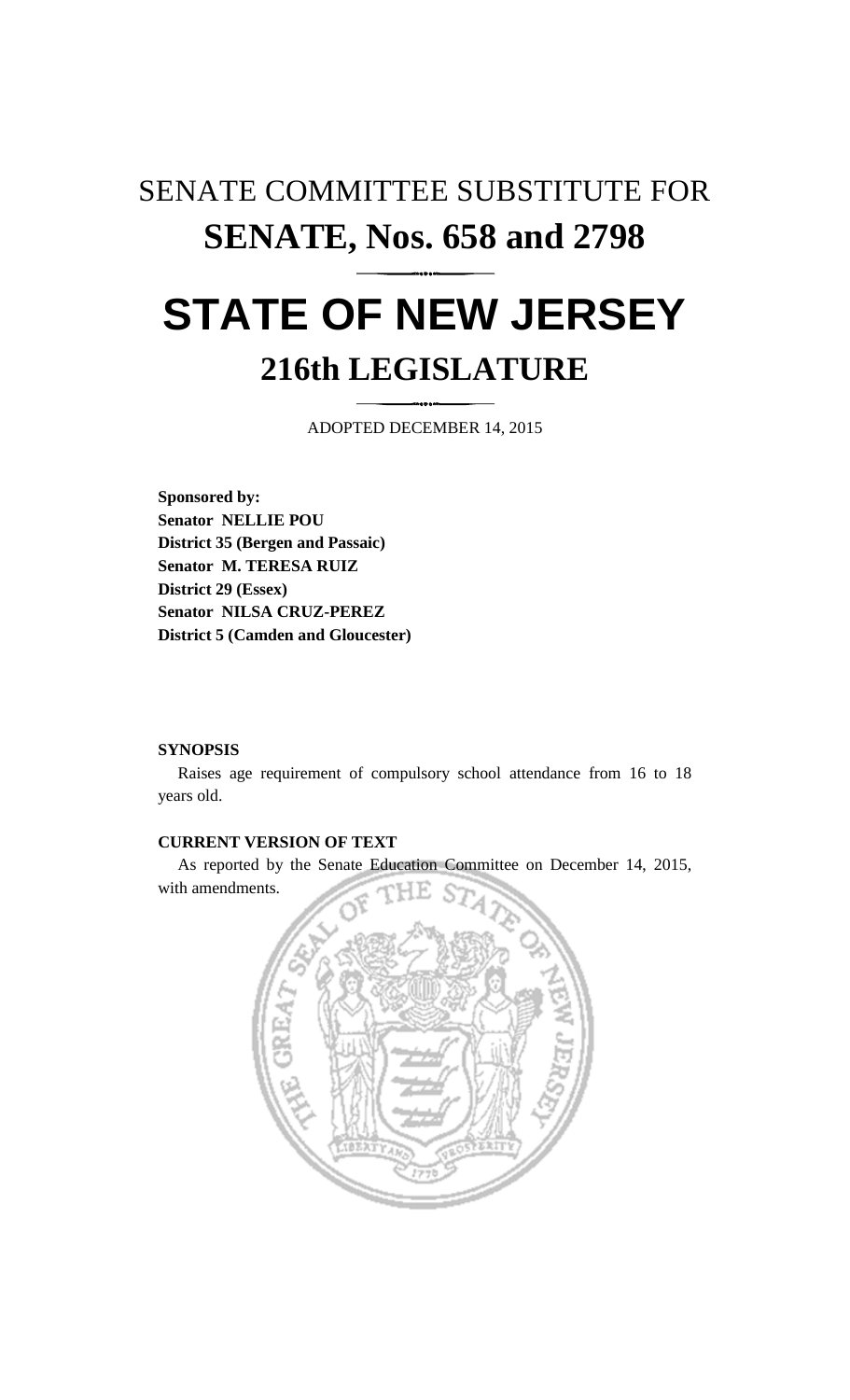$\mathcal{D}_{\mathcal{L}}$ 

**EXPLANATION – Matter enclosed in bold-faced brackets [thus] in the above bill is AN ACT** concerning compulsory education and amending various sections of the New Jersey Statutes. **BE IT ENACTED** *by the Senate and General Assembly of the State of New Jersey:* 1. N.J.S.18A:38-25 is amended to read as follows: 18A:38-25. Every parent, guardian or other person having custody and control of a child between the ages of six and **[**16**]** 18 years, if the child has not graduated from high school, shall cause such child regularly to attend the public schools of the district or a day school in which there is given instruction equivalent to that provided in the public schools for children of similar grades and attainments or to receive equivalent instruction elsewhere than at school. (cf: N.J.S.18A:38-25) 2. N.J.S.18A:38-27 is amended to read as follows: 18A:38-27. Any child **[**between the ages of six and 16 years**]** required to attend school pursuant to N.J.S.18A:38-25 who shall repeatedly be absent from school, and any child of such age found away from school during school hours whose parent, guardian or other person having charge and control of the child is unable to cause him to attend school and any pupil who is incorrigible, actually vagrant, vicious, or immoral in conduct, shall be deemed to be a juvenile delinquent and shall be proceeded against as such. (cf: N.J.S.18A:38-27) 3. N.J.S.18A:38-28 is amended to read as follows: 18A:38-28. Any attendance officer who shall find any child **[**between six and 16 years of age**]** required to attend school pursuant to N.J.S.18A:38-25 who is a truant from school, shall take the child and deliver him to the parent, guardian or other person having charge and control of the child, or to the teacher of the school which such child is lawfully required to attend. (cf: N.J.S.18A:38-28) 4. N.J.S.18A:38-31 is amended to read as follows: 18A:38-31. A parent, guardian or other person having charge and control of a child **[**between the ages of six and 16 years**]** required to attend school pursuant to N.J.S.18A:38-25, who shall fail to comply with any of the provisions of this article relating to his duties, shall be deemed to be a disorderly person and shall be subject to a fine of not more than \$25.00 for a first offense and not

**Matter underlined thus is new matter.**

**not enacted and is intended to be omitted in the law.**

**Matter enclosed in superscript numerals has been adopted as follows: 1**

**Senate SED committee amendments adopted December 14, 2015.**